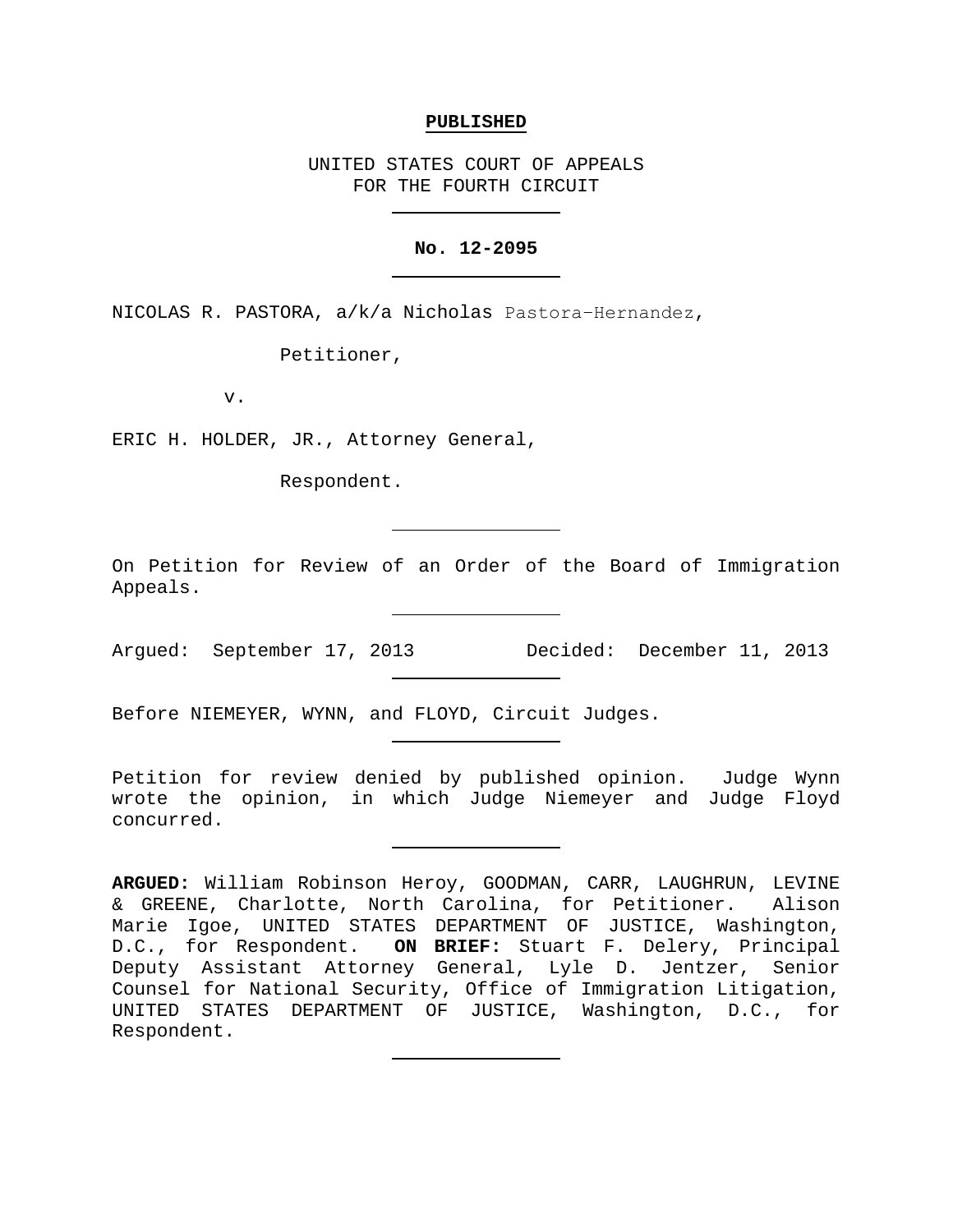WYNN, Circuit Judge:

The issue on appeal is whether the evidence in this case is sufficient to require an applicant who is seeking relief from removal under the Nicaraguan Adjustment and Central American Relief Act ("NACARA") to bear the burden of proving that he did not engage in persecution in his home country. We hold that the record contains evidence sufficient to trigger the applicant's burden, and we agree with the Board of Immigration Appeals ("BIA") and the Immigration Judge ("IJ") that the applicant did not meet his burden. Accordingly, we deny the petition for review.

## I.

Nicolas Rene Pastora-Hernandez ("Pastora") was born in El Salvador in 1941. He entered the United States illegally in 1986, was granted voluntary departure in 1988, and illegally reentered the United States in 1989. Pastora applied for asylum in 1991. The Immigration and Naturalization Service ("INS") granted Temporary Protected Status to Pastora, which expired at the end of 1994. Pastora again applied for asylum in 1995.

In his 1995 asylum application, Pastora wrote that he "served in the Civil Patrol unit" and that he was a commandant of his unit in his hometown (San Luis de la Reina). A.R. 327– 28. Pastora also wrote: "[a]s head of my unit, I was an obvious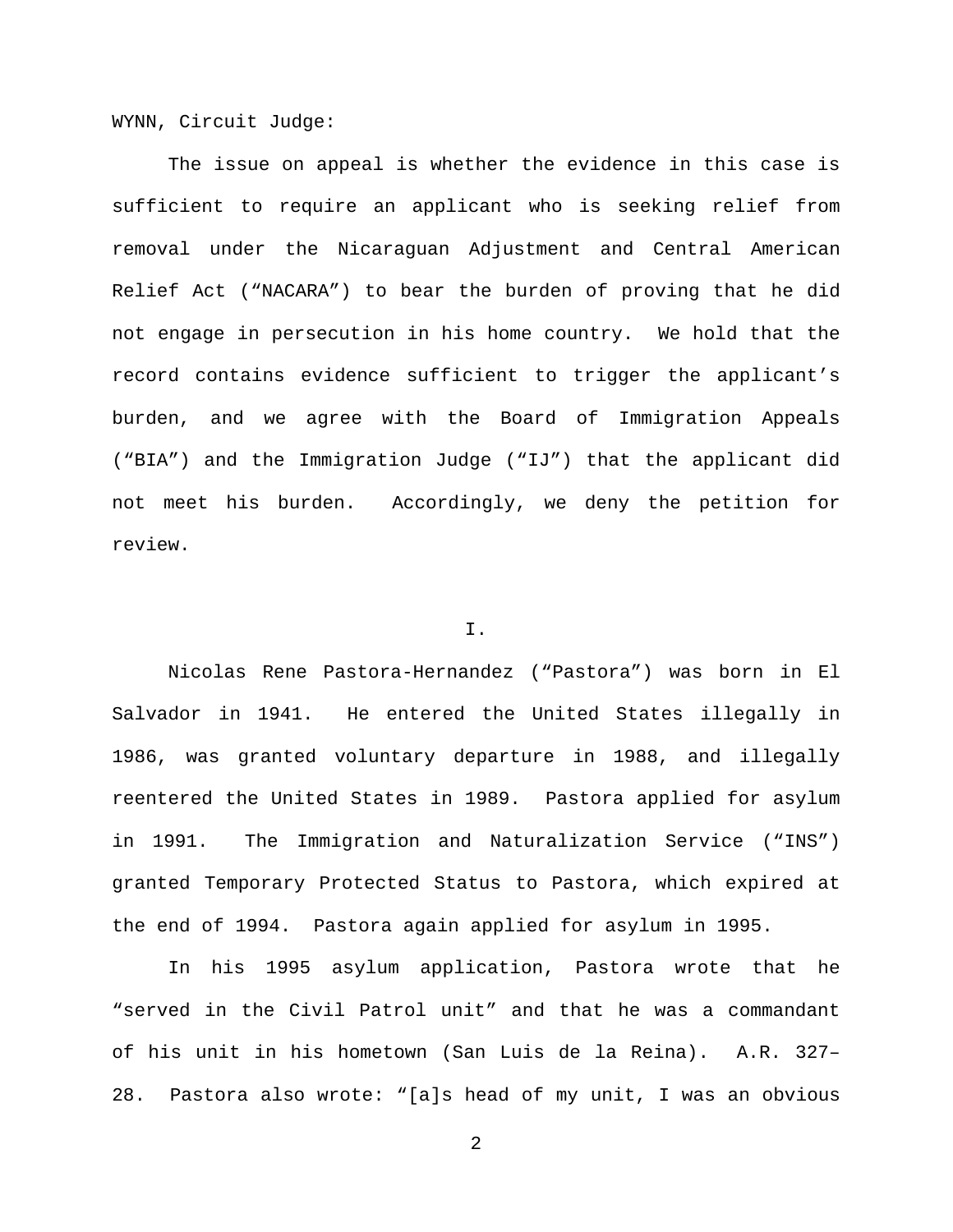target for the guerrilla organization," and "I was persecuted and forced to leave my country by the guerillas." A.R. 327–28. In 1999, Pastora applied for special rule cancellation of removal under § 203 of NACARA, Pub. L. No. 105-100, 111 Stat. 2160, 2196 (1997). On his NACARA application, Pastora stated that if he were removed to El Salvador he "would face the possibility of being punished for not supporting the Civil War." A.R. 301.

In 2006, an officer with the United States Citizenship and Immigration Services ("USCIS")<sup>[1](#page-2-0)</sup> interviewed Pastora in connection with his NACARA application. In response to a question about whether he had "ever served in the military or in the police" in El Salvador, Pastora answered that he had volunteered in the civil patrol for three hours per week for twelve years in San Miguel and in Sonsonate. $^2$  $^2$  Pastora also stated that he had carried a knife in connection with his volunteer duties and that "the military would give firearms for a short period of time,

<span id="page-2-0"></span> $1$  USCIS is a division of the Department of Homeland Security ("DHS"). In 2003, DHS became responsible for the duties of the former Immigration and Naturalization Service ("INS"). See Homeland Security Act of 2002, Pub. L. No. 107-296, 116 Stat. 2135 (2002).

<span id="page-2-1"></span> $2$  Over the course of his interviews, Pastora gave conflicting accounts regarding the length of his service, which may have been as short as eight years or as long as eighteen years.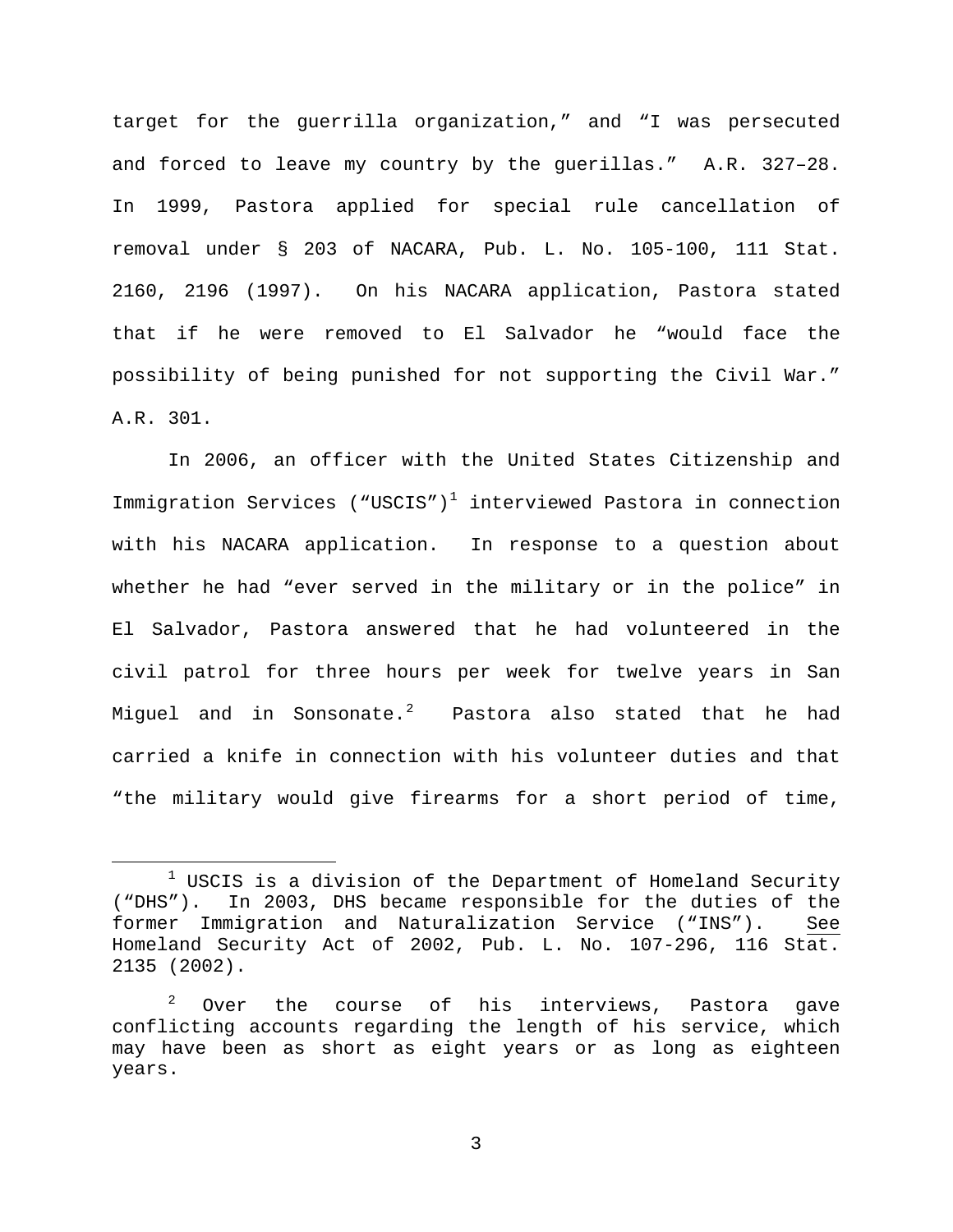only while on duty." A.R. 354. Following this interview, USCIS informed Pastora that he "appeared to be barred from relief under section  $240A(c)(5)$  of the Immigration and Nationality Act (persons who ordered, incited, assisted, or otherwise participated in the persecution of others on account of race, religion, nationality, membership in a particular social group, or political opinion)." A.R. 265.

In 2009, during an interview with a second asylum officer, Pastora reaffirmed his participation in the civil patrol, and he stated that his rank was "cabo," which was "above soldier but below sergeant." A.R. 358–59. Pastora testified that he was given weapons training, but he denied ever engaging in combat or seeing anyone arrested, harmed, or taken prisoner. He stated that he reported to "the commandante [sic] from the army in San Sonate [sic]" every weekend. A.R. 361.

In 2011, the IJ conducted a hearing during which he received into evidence two documents submitted by the Department of Homeland Security ("DHS") that "detail[ed] human rights violations" in the communities in El Salvador where Pastora lived and patrolled. A.R. 111, 114–15. The documents included a table that listed the names of victims and violators. The IJ also admitted a 2006 USCIS memo to the file that explained why USCIS found Pastora to be ineligible for special rule cancellation of removal.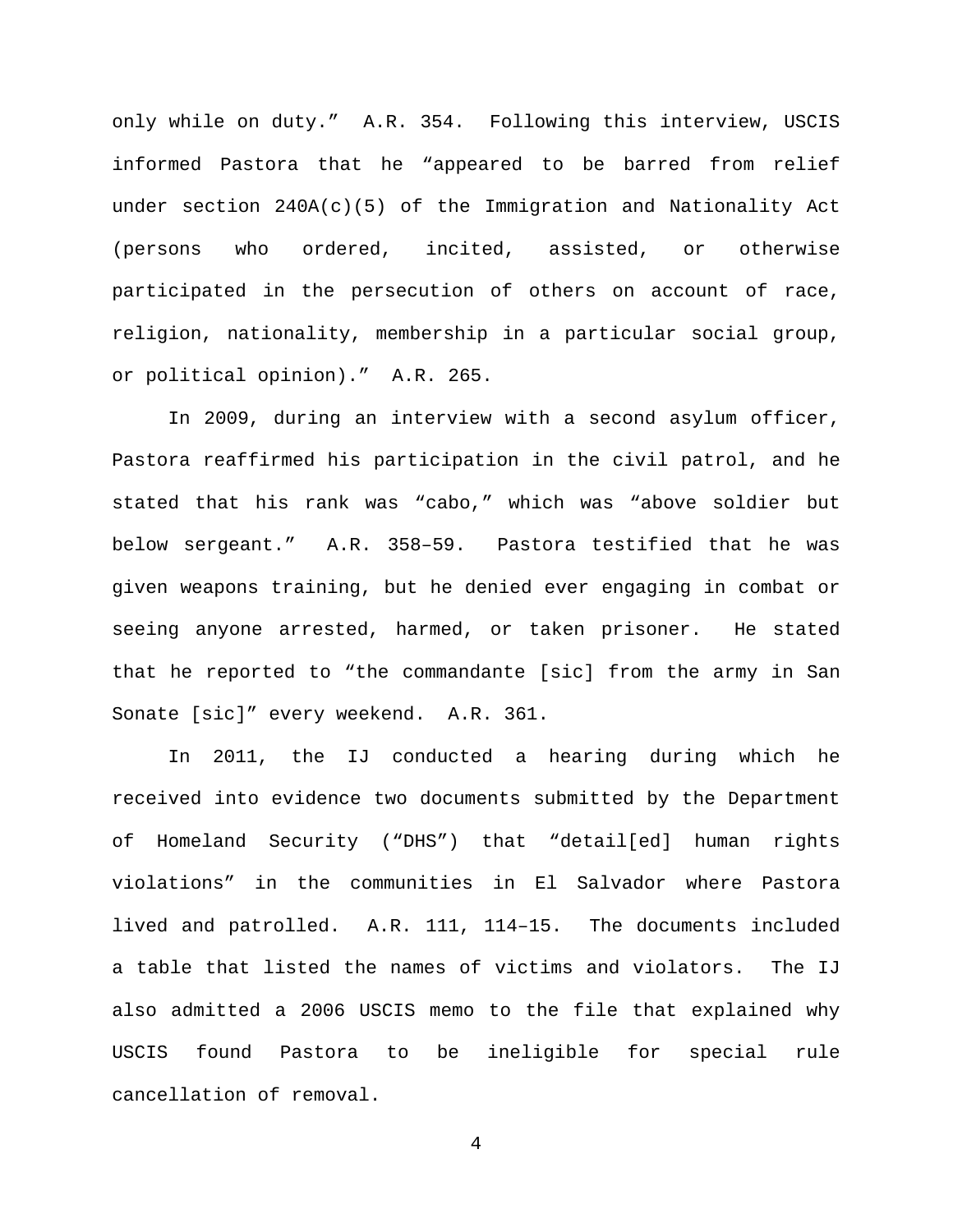The IJ then took testimony from Pastora, Pastora's son, and Pastora's wife. Pastora stated that he was part of an organization that protected the local community against guerillas. However, when he was asked to explain his duties, his rank, his length of service, and whether he carried a weapon or received training, Pastora gave testimony that conflicted with what he had previously told the asylum officers in his sworn statements. Pastora's lawyer acknowledged to the IJ that Pastora's testimony had "not been easy" and that Pastora had been inconsistent in both of his USCIS interviews. A.R. 179.

Upon consideration of the evidence, the IJ deemed Pastora barred from relief because he was unable to meet "his burden of proof to show that the persecutor bar to relief under NACARA does not apply." A.R. 90. Pastora appealed to the BIA. The BIA determined that Pastora's admitted participation in the civil patrol, coupled with the government's evidence of human rights violations that occurred during the time and in the place that Pastora patrolled, was sufficient to trigger Pastora's burden "to show by a preponderance of the evidence that the persecutor bar does not apply." A.R. 3. The BIA dismissed the appeal, finding no clear error in the IJ's adverse credibility determination and, under de novo review, a failure by Pastora to show "the inapplicability of the persecutor bar by a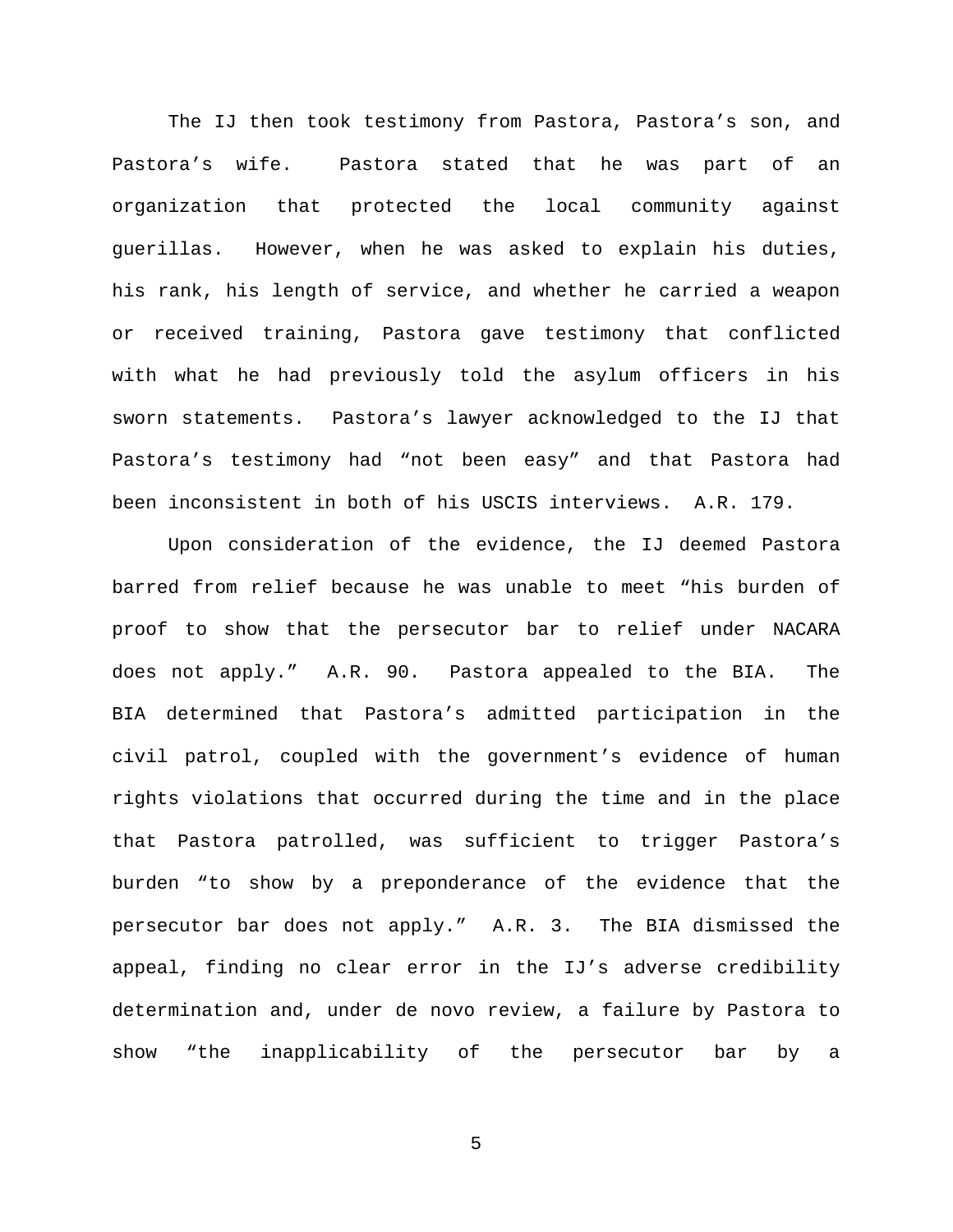preponderance of the evidence." A.R. 5. Pastora petitions this Court for review.

### II.

## A.

With his first argument on appeal, Pastora contends that the IJ and the BIA incorrectly determined that the persecutor bar applied and thus erred in requiring him to prove by a preponderance of the evidence that he did not engage in persecution. "When the BIA and the immigration judge both issue decisions in a case, we review both decisions upon appeal." Kourouma v. Holder, 588 F.3d 234, 239–40 (4th Cir. 2009). Here, the issues on appeal arise from the BIA's affirmance of the IJ's decision and its agreement with the reasoning in the IJ's decision. We review issues of law de novo, Mbea v. Gonzales, 482 F.3d 276, 279 (4th Cir. 2007), and factual findings under the substantial evidence standard, reversing only if the evidence compels a contrary finding, 8 U.S.C. § 1252(b)(4)(B).

Under NACARA, $3$  certain nationals from Guatemala, El Salvador, and former Soviet bloc countries may apply for

<span id="page-5-0"></span> <sup>3</sup> NACARA was enacted in 1997 and amended later that same year. It "amended the Illegal Immigration Reform and Immigrant Responsibility Act of 1996, which had amended the Immigration and Nationality Act (the 'INA') by rendering certain groups of aliens inadmissible." Barahona v. Holder, 691 F.3d 349, 350 n.1 (Continued)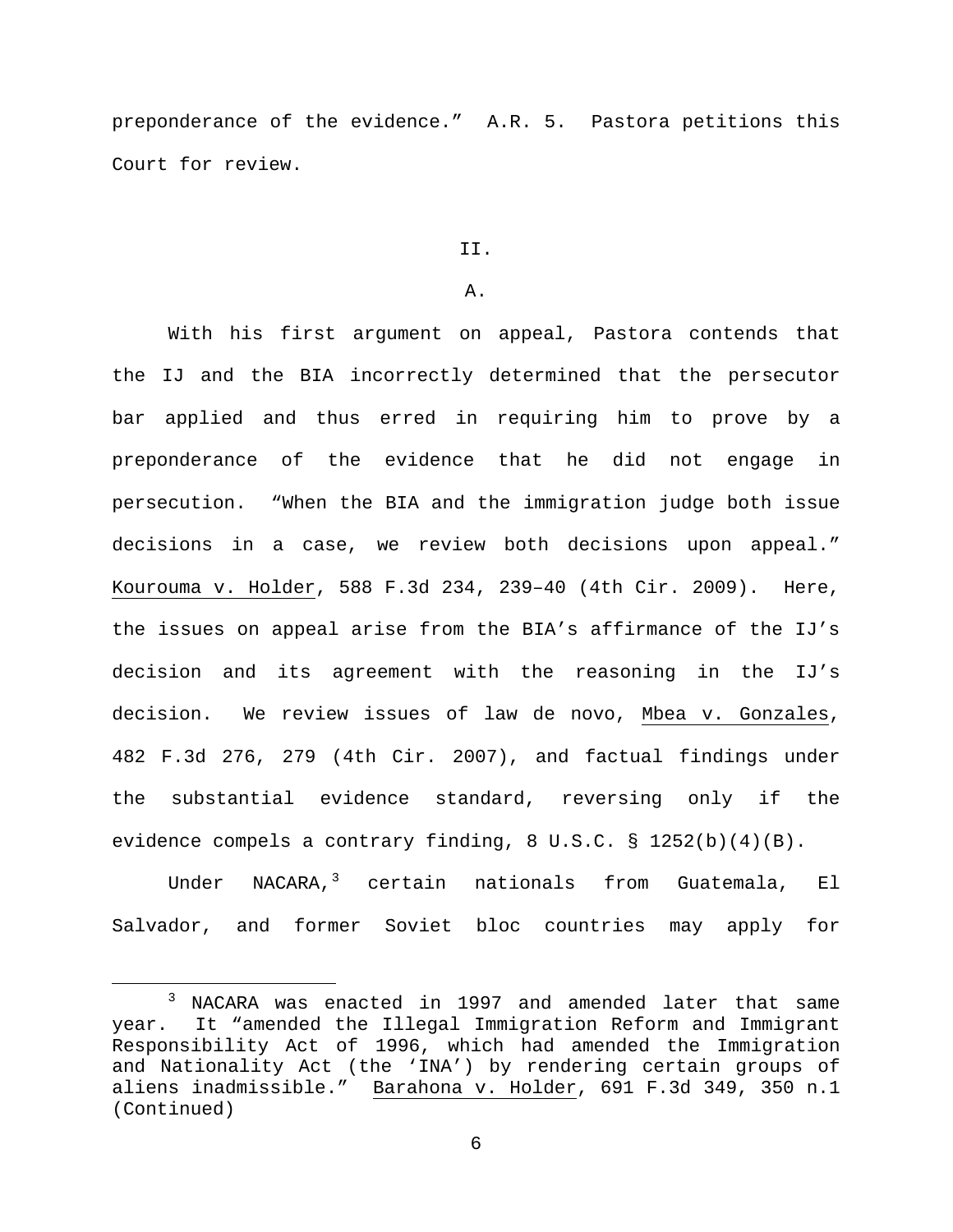suspension of deportation or special rule cancellation of removal.[4](#page-6-0) See NACARA § 203, 111 Stat. at 2196–99. An applicant seeking cancellation of removal under NACARA bears the burden of establishing by a preponderance of the evidence that he meets all of the applicable requirements for relief. 8 C.F.R. §§ 1240.8(d), 1240.64(a).

A noncitizen who meets his burden under NACARA may nonetheless be ineligible for cancellation of removal due to the applicability of one of the mandatory bars contained in the Immigration and Nationality Act ("INA"). See 8 U.S.C. § 1229b(c) (listing six mandatory bars). At issue in this case is the so-called persecutor bar, which renders ineligible for relief from removal any alien who the Attorney General decides "ordered, incited, assisted, or otherwise participated in the persecution of an individual because of the individual's race, religion, nationality, membership in a particular social group, or political opinion[.]" 8 U.S.C. § 1231(b)(3)(B)(i). "If the evidence indicates that [the persecutor bar] may apply, the

Ĩ.

<sup>(4</sup>th Cir. 2012). NACARA is codified in scattered sections of the United States Code, including Title 8. Id.

<span id="page-6-0"></span><sup>&</sup>lt;sup>4</sup> Applicants whose deportation proceedings began before April 1, 1997, may apply for suspension of deportation. 8 C.F.R. § 1240.65. Applicants whose removal proceedings began after April 1, 1997, may apply for special rule cancellation of removal. Id. §§ 1240.65, 1240.66.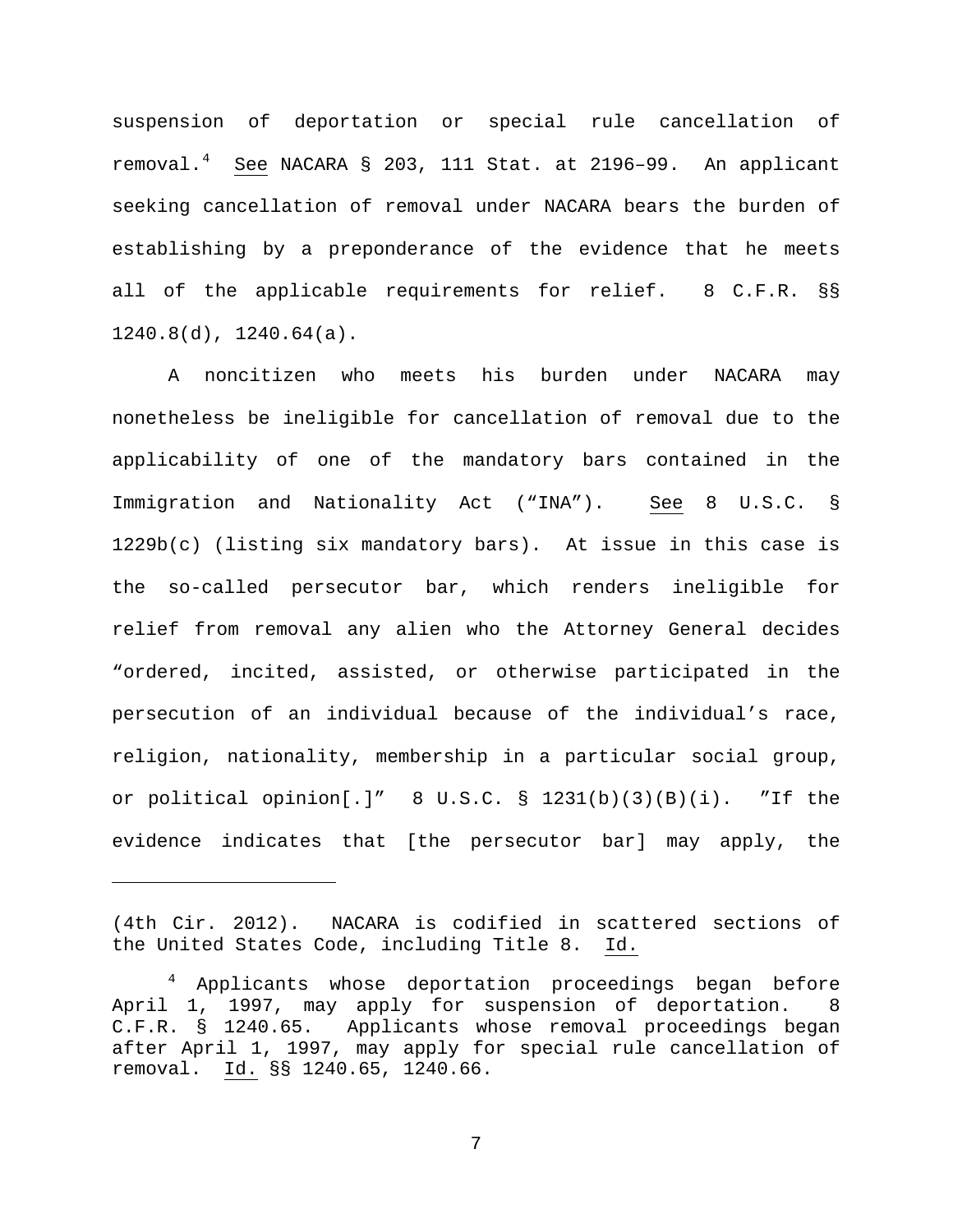alien shall have the burden of proving by a preponderance of the evidence that [the persecutor bar] do[es] not apply." 8 C.F.R. § 1240.8(d).<sup>[5](#page-7-0)</sup> As we stated in Higuit v. Gonzales, 433 F.3d 417 (4th Cir. 2006), "[i]f there is evidence that the alien engaged in persecution, he must prove by a preponderance of the evidence that he is not barred from relief on this ground." Id. at 420.

In this case, the administrative record contains Pastora's sworn statements that he served as a leader in a local civil patrol for as many as seventeen or eighteen years during the height of El Salvador's civil war. Starting in 1969, he worked two nights per week "trying to collect people for the army." A.R. 360. He received two months of training in 1983 regarding how to "let the military know where the guerrillas are." A.R. 360. Pastora was also given rifle training and a machete to take with him on his patrols. Sometimes the military provided him with firearms while he was on duty. He reported the results of his patrol to the military base on a weekly basis, and he

<span id="page-7-0"></span> $5$  The text of the regulation, 8 C.F.R. § 1240.8(d), includes the language "may apply", which may be in tension with the language of the statute, 8 U.S.C.  $\S$   $\frac{1229b(c)(5)}{1231(b)(3)(B)}$ , which requires that the attorney general "decide" that the alien engaged in persecution before the bar applies. We note that some of our sister circuits seem to have read the word "may" out of the regulation. See, e.g., Diaz-Zanatta v. Holder, 558 F.3d 450, 455 (6th Cir. 2009); Gao v. U.S. Att'y Gen., 500 F.3d 93, 103 (2d Cir. 2007); Singh v. Gonzales, 417 F.3d 736, 740 (7th Cir. 2005). We do not confront this issue today because ample record evidence indicates that the persecutor bar applies here.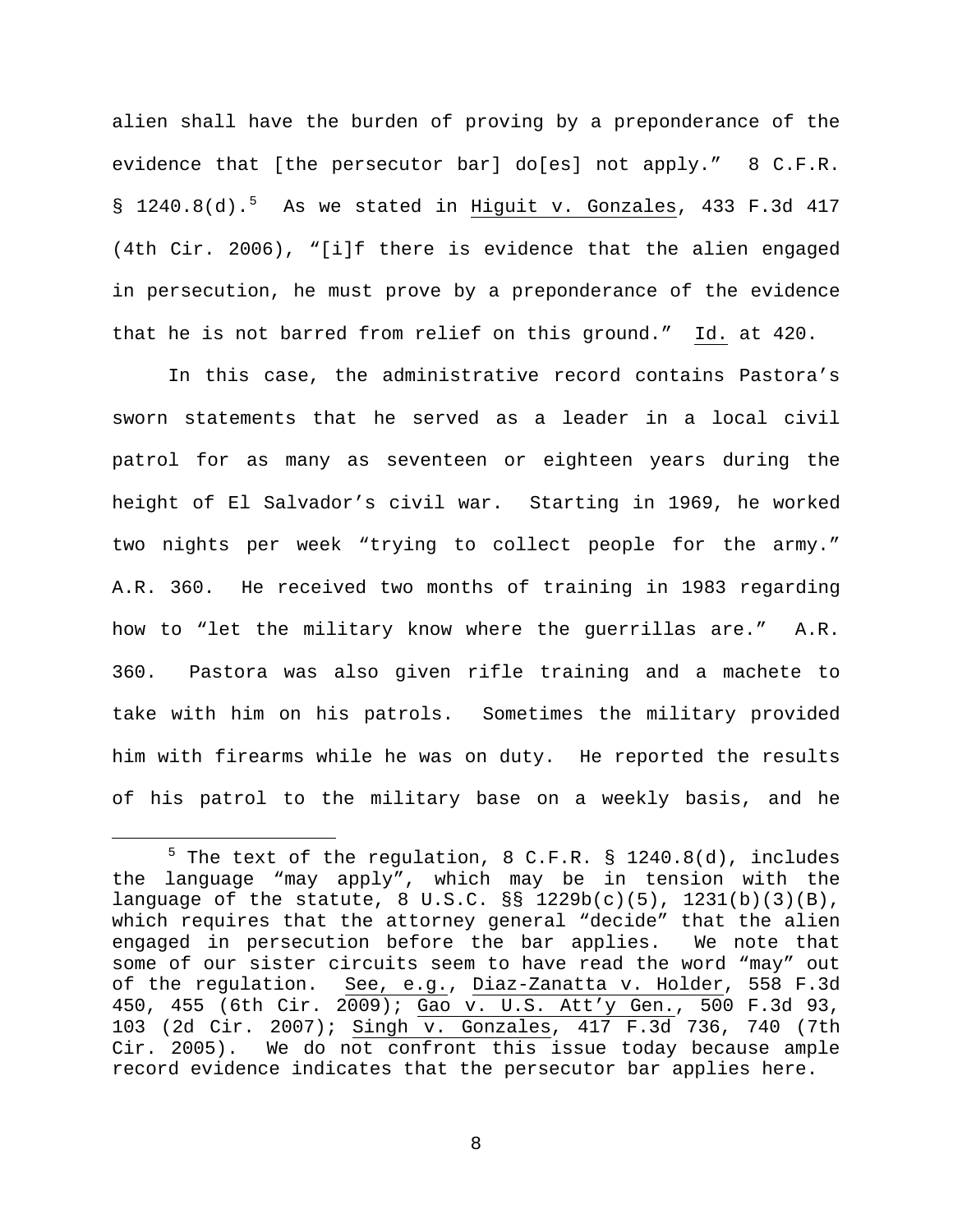walked "[p]eople that were taken to be soldiers" into town, where they were picked up and taken "to San Miguel by truck." A.R. 359. There is no evidence that he attempted to quit the patrol. Rather, Pastora testified that he served voluntarily in the two communities in which he lived until he left the country in 1986.

The record also contains evidence of numerous human rights abuses committed by armed groups associated with the military local patrols such as Pastora's—in the area and during the years that Pastora admitted to patrolling for his unit. The "patrullas cantonales" were created in the early 1900s, and between 1967 and 1969 they were organized and expanded into a well-run militia force. These local patrols were pervasive throughout the country, and they served as the eyes and ears of the military and other paramilitary groups that were notorious for massive and widespread human rights abuses. The record contains a list of the names and ages of victims in Pastora's communities, as well as the dates that they were killed, disappeared, sexually assaulted, captured, or tortured.

By 1980, the military began to command and arm the members of the local groups with rifles, handguns, and machetes. In addition to assisting in the persecution carried out by the military and paramilitary groups, the local patrols were, themselves, directly responsible for numerous human rights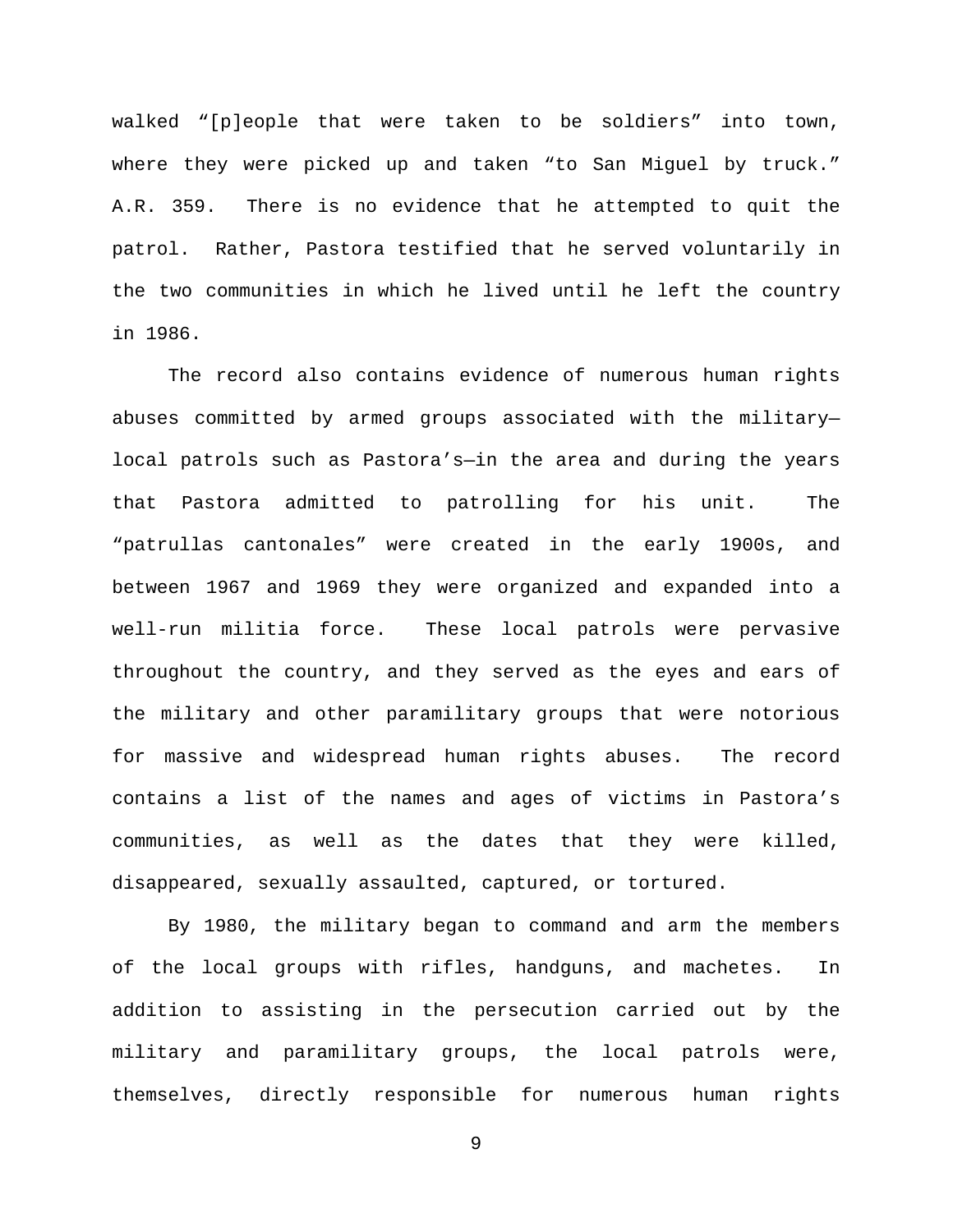abuses. In 1983, for example, a local unit carried out the massacre of seventy Indian peasants in Sonsonate, the community to which Pastora had moved—and in which he continued patrolling in 1982.

The totality of the specific evidence in this case was sufficient to indicate that the persecutor bar applied, requiring Pastora to prove by a preponderance of the evidence that he did not assist or otherwise participate in persecution.

B.

Next, we turn to the adverse credibility finding. The IJ found that Pastora was not credible "because of the cumulative effect of . . . inconsistencies, omissions and contradictions in [his] evidence." A.R. 91. The IJ went on to explain each of these inconsistencies, omissions, and contradictions at length, noting at one point that Pastora's confusing and contradictory testimony "appear[ed] to the Court to represent an attempt by [Pastora] to hide incriminating information." A.R. 92. The BIA upheld the IJ's determination in its entirety. On appeal, we review an adverse credibility determination to ensure that substantial evidence exists to support it. Djadjou v. Holder, 662 F.3d 265, 273 (4th Cir. 2011). Although we accord broad deference to a credibility finding, our deference is not absolute because the IJ must provide "specific, cogent reasons" to support an adverse credibility determination. Id.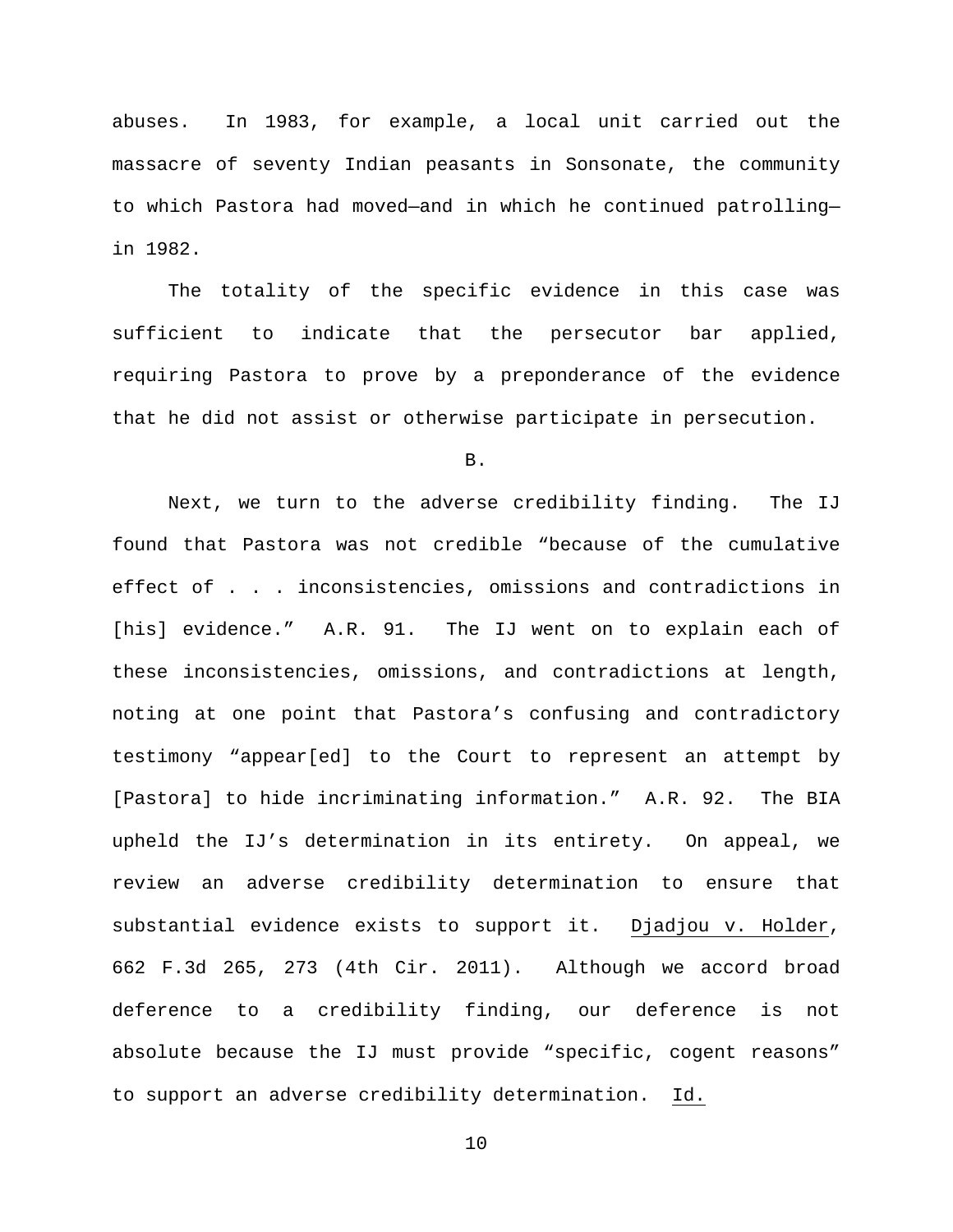Key to the adverse credibility finding in this case was Pastora's 1995 asylum application. In that application, Pastora stated twice that he had been a commandant in the civil patrol. Pastora later told an asylum officer and also the IJ that he was unaware that his application contained such statements, and he indicated that he depended on others to fill out the forms for him. The 1995 application also explained that Pastora was seeking asylum because there had been "too much killing" during the civil war and because the guerillas were looking for him and his family. A.R. 327.

Yet Pastora testified before the IJ that he was unaware of who the guerillas were and that he had not heard of any human rights abuses having occurred anywhere that he had patrolled. He also testified that he did not know who killed his brother and that he was unaware that his asylum application stated that the guerillas killed his brother and were looking for him and his family. These are only some examples of the many inadequately explained discrepancies in Pastora's statements over the course of his immigration proceedings.

The IJ was "left not knowing which of Respondent's accounts to believe, if any." A.R. 91. He listed several specific reasons explaining how the cumulative effect of the inconsistencies in Pastora's testimony led him to make the adverse credibility finding. The IJ thoroughly explained the